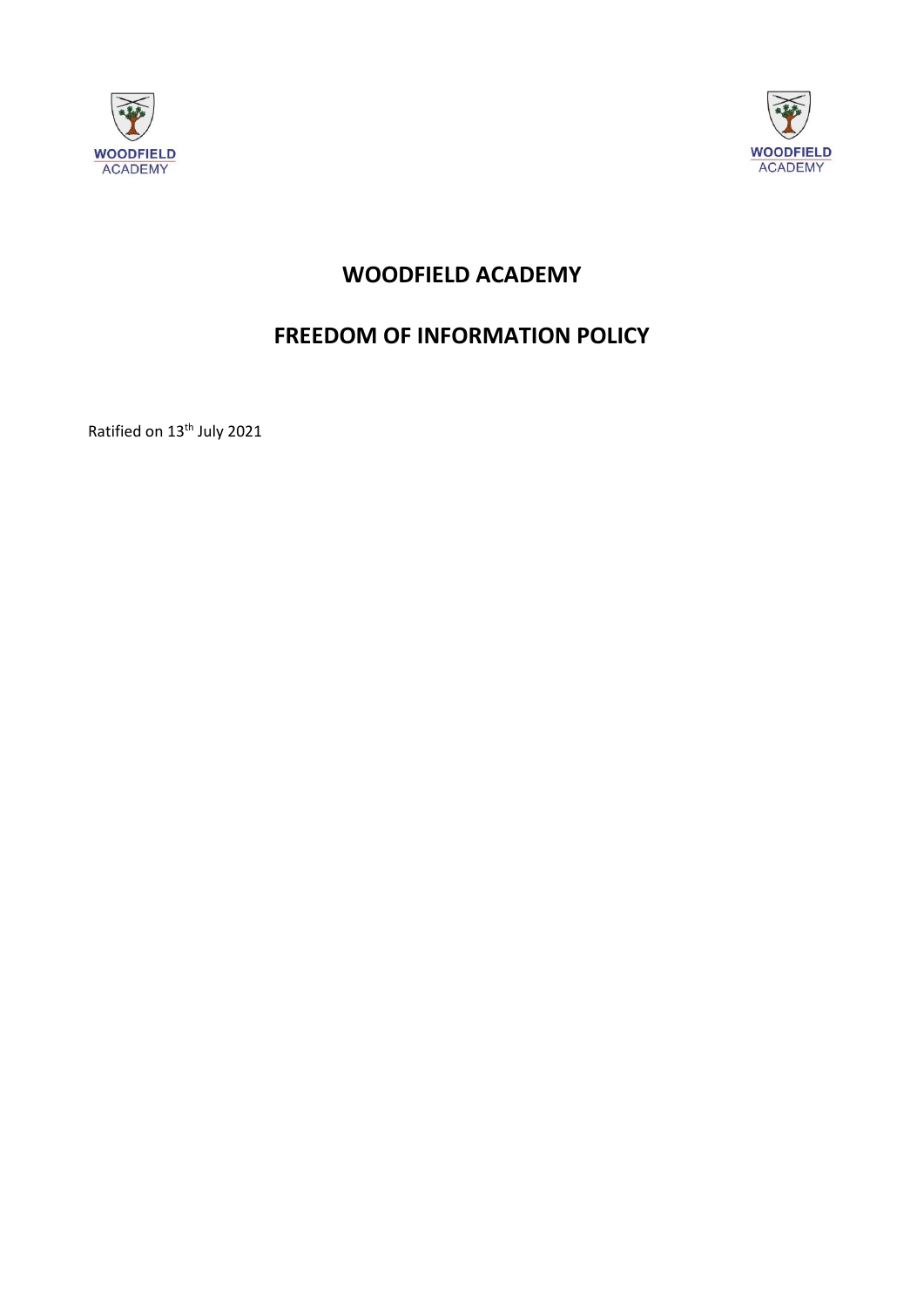# **Contents**

# [Statement of intent](#page-1-0)

- 1. [Legal framework](#page-2-0)
- 2. [Accepting requests for information](#page-3-0)
- 3. [General right of access to information held by the Academy](#page-3-1)
- 4. [The appropriate limit](#page-4-0)
- 5. [Charging fees](#page-5-0)
- 6. Means by which communication is to be made
- 7. [Providing advice and assistance](#page-6-0)
- 8. [Publication scheme](#page-7-0)
- 9. [Monitoring and review](#page-7-1)

# Appendix

<span id="page-1-0"></span>a) [Model Publication Scheme](#page-7-2)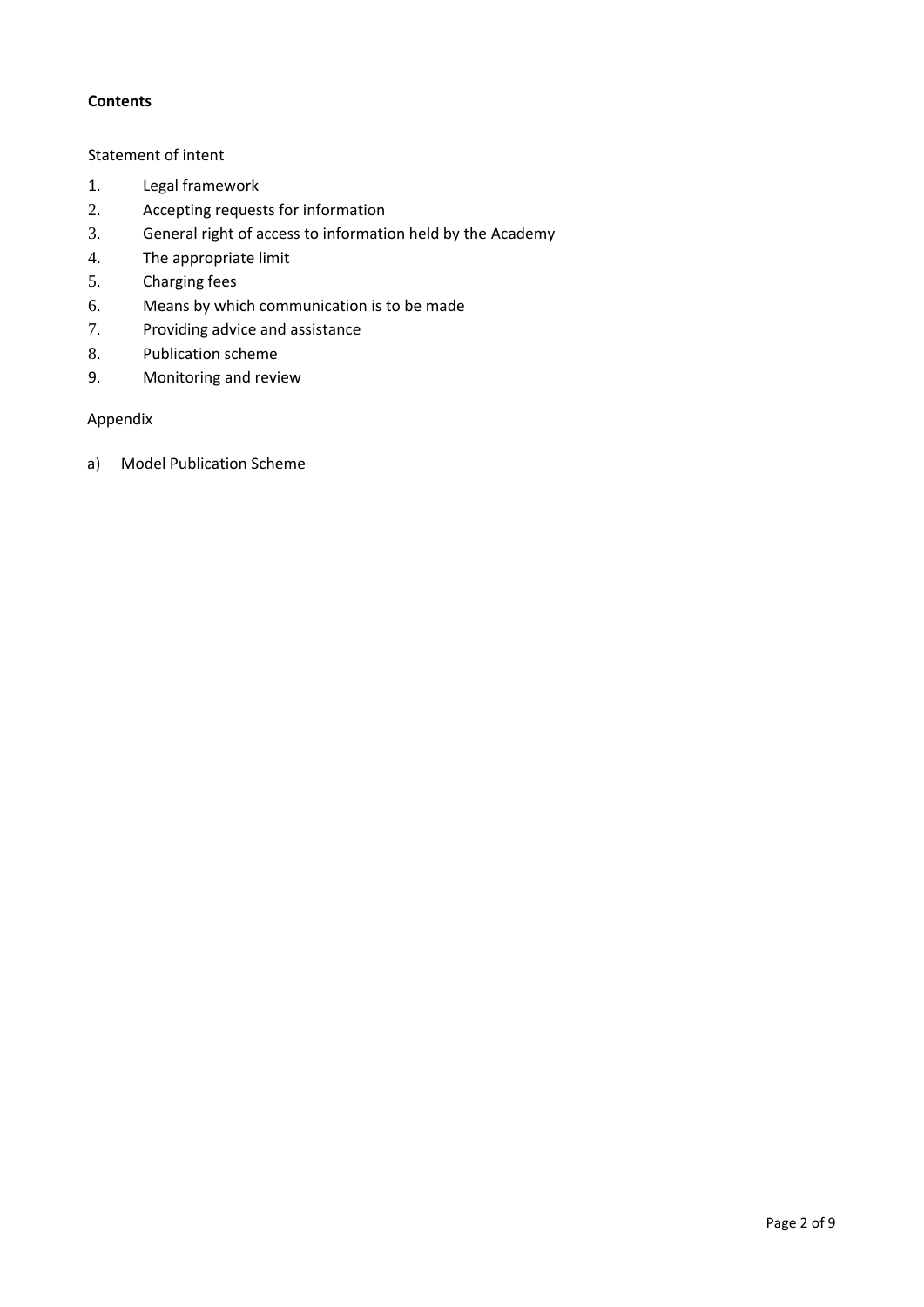# **STATEMENT OF INTENT**

The Freedom of Information Act 2000 provides public access to information held by public authorities. It does this in two ways:

- public authorities are obliged to publish certain information about their activities; and
- members of the public are entitled to request information from public authorities.

The Act covers any recorded information that is held by a public authority in England, Wales and Northern Ireland, and by UK-wide public authorities based in Scotland. Information held by Scottish public authorities is covered by Scotland's own Freedom of Information (Scotland) Act 2002.

The Act does not give people access to their own personal data (information about themselves) such as their health records or credit reference file. If a member of the public wants to see information that a public authority holds about them, they should make a subject access request under the GDPR Regulations.

As an educational provider, our Academy has an obligation to publish a freedom of information statement, outlining how we will meet our duties under the Freedom of Information Act 2000 and associated regulations. The development and effective implementation of this policy fulfils that requirement.

More specifically, this policy outlines:

- How our Academy will respond to requests from individuals for access to information held about them.
- Our Academy's policy and procedures for the release and publication of private data and public records.
- Our Academy's policy and procedures for providing applicants with advice and assistance throughout the duration of their requests.

It also clarifies our position regarding the appropriate limit to the costs incurred by the Academy in obtaining any requested information, and on charging fees for its provision.

#### <span id="page-2-0"></span>**1. LEGAL FRAMEWORK**

- 1.1. This policy has due regard to the following legislation:
- GDPR (2018)
- The Freedom of Information Act 2000
- The Freedom of Information and Data Protection (Appropriate Limit and Fees) Regulations 2004
- 1.2. This policy also has due regard to guidance, including, but not limited to, the following:
- Information Commissioner's Office 'Model publication scheme' 2016
- Information Commissioner's Office 'Duty to provide advice and assistance (section 16)' 2016
- Ministry of Justice 'Lord Chancellor's Code of Practice on the management of records issued under section 46 of the Freedom of Information Act 2000' 2009
- 1.3. This policy will be viewed in conjunction with the following other Academy policies:
- Data Protection Policy
- **CCTV Policy**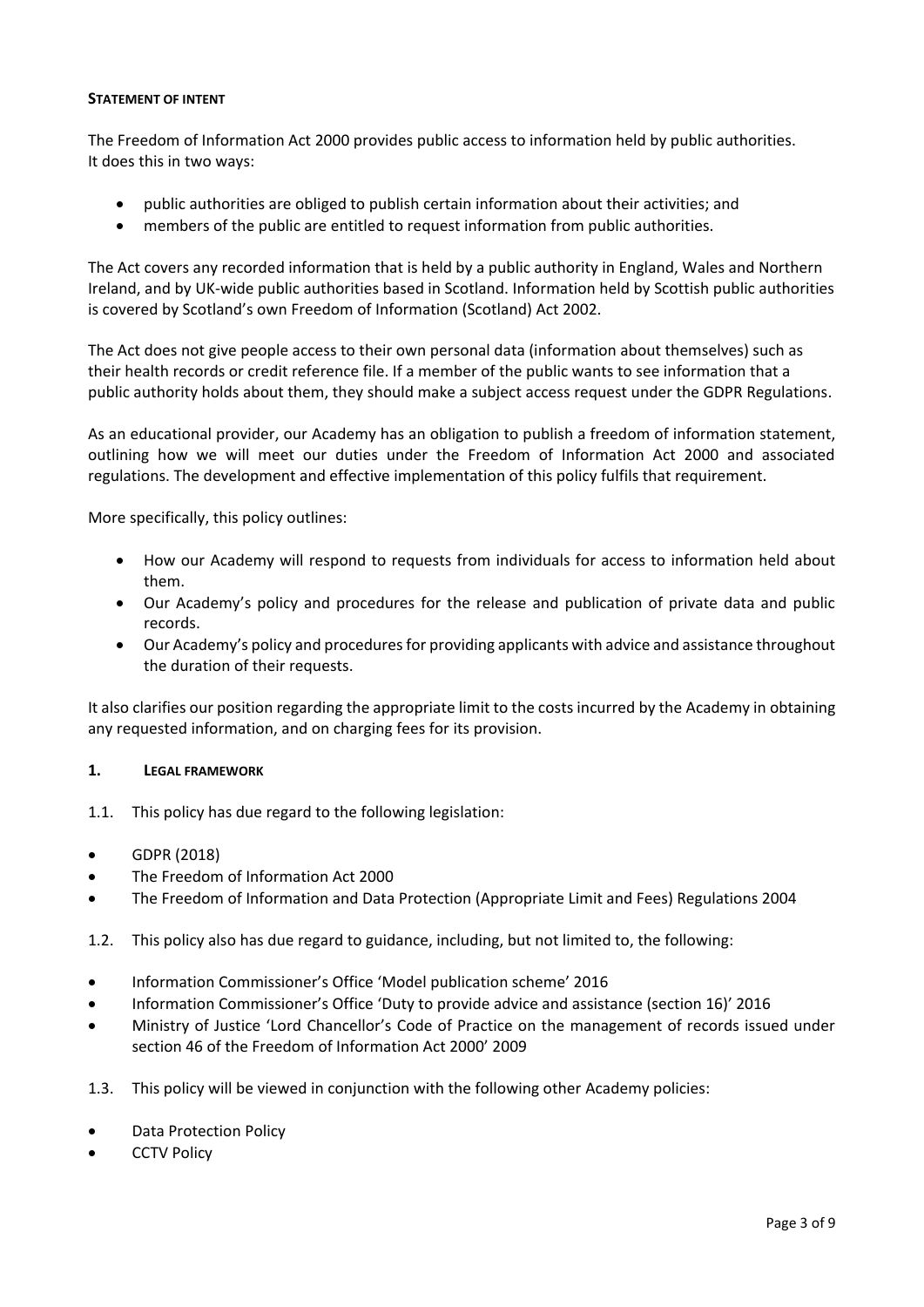# **1.4 The difference between Data Protection and Freedom of Information**

The Data Protection Act gives rules for handling information about people. It includes the right for people to access their personal data. The Freedom of Information Act and the Data Protection Act come under the heading of information rights and are regulated by the ICO.

When a person makes a request for their own information, this is a subject access request under the Data Protection Act. However, members of the public often wrongly think it is the Freedom of Information Act that gives them the right to their personal information, so you may need to clarify things when responding to such a request.

The Data Protection Act exists to protect people's right to privacy, whereas the Freedom of Information Act is about getting rid of unnecessary secrecy. These two aims are not necessarily incompatible but there can be a tension between them, and applying them sometimes requires careful judgement.

When someone makes a request for information that includes someone else's personal data, you will need to carefully balance the case for transparency and openness under the Freedom of Information Act against the data subject's right to privacy under the Data Protection Act in deciding whether you can release the information without breaching the data protection principles.

### <span id="page-3-0"></span>**2. ACCEPTING REQUESTS FOR INFORMATION**

- 2.1 The Academy will only accept a request for information which meets all of the following criteria:
- It is in writing
- It states the name of the applicant and an address for correspondence
- It describes the information requested
- We do not need to know the reason for the request.
- 2.2 A request will be treated as made in writing if it meets all of the following requirements:
- It is transmitted by electronic means
- It is received in legible form
- It is capable of being used for subsequent reference
- 2.3 The Academy will publish details of its procedures for dealing with requests for information on the **website**, which includes:
- A contact address and email address
- A telephone number
- A named individual to assist applicants with their requests

#### <span id="page-3-1"></span>**3. GENERAL RIGHT OF ACCESS TO INFORMATION HELD BY THE ACADEMY**

Provided that the request complies with section 2 of this policy, the Academy will, no later than 20 working days from receipt of the request, comply with its duty. A working day is any day other than a Saturday, Sunday, Christmas Day, Good Friday or a day which is a bank holiday under the Banking and Financial Dealings Act 1971 in any part of the United Kingdom.

Where required, the Academy may claim a reasonable extension of time to consider the public interest test. An extension beyond an additional 30 working days should be exceptional.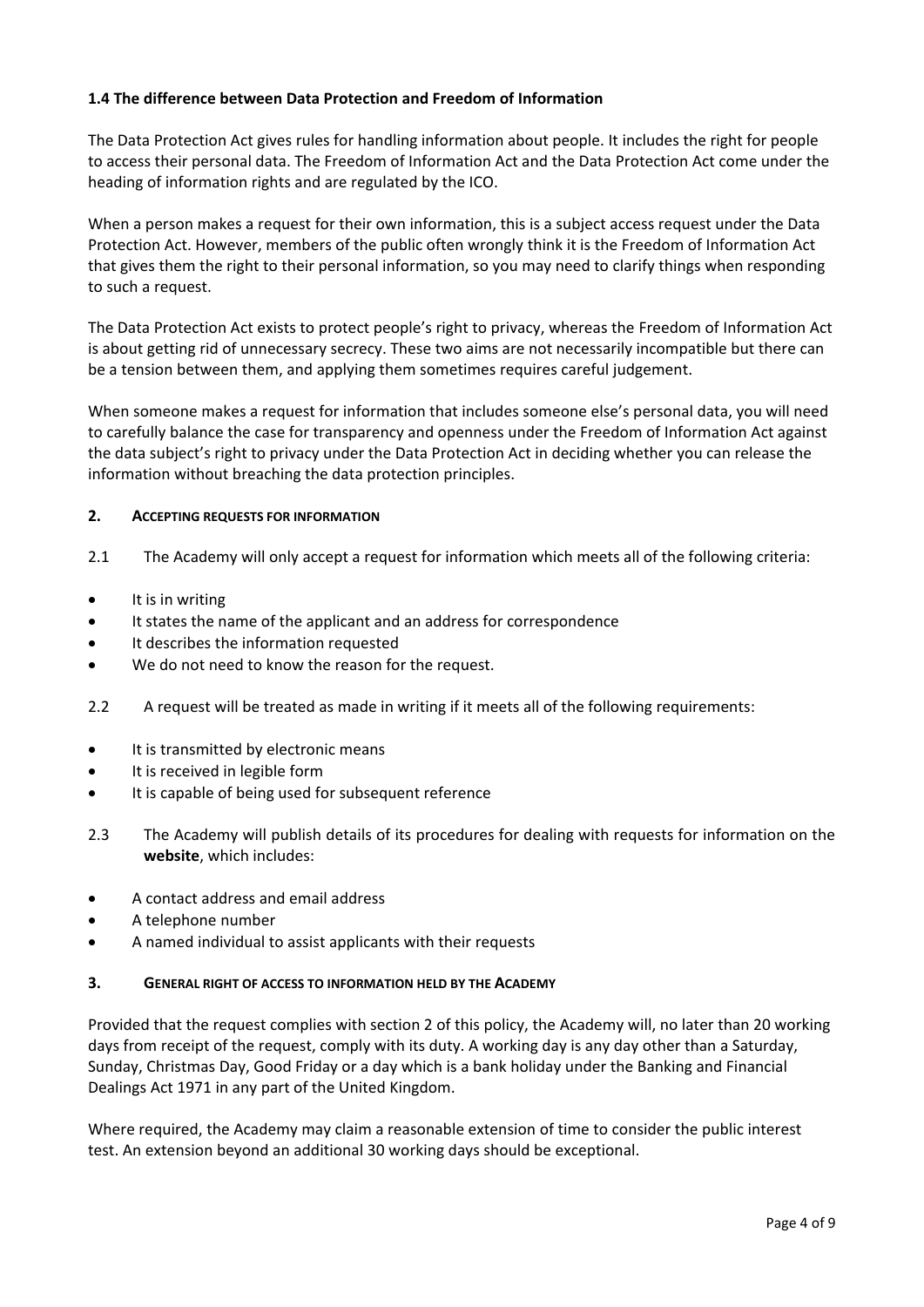If the academy needs further details to identify or locate the information, then the 20 working days will commence the day after it receives the required clarification from the requester. Where the authority requires a fee to process the request, the 'clock' will stop on the date it issues a fees notice to the requester and restart once payment is received.

There are variations to the normal 20 working day limit for requests to schools and some archived public records.

- 3.1 The school should:
- Confirm or deny to any person making a request for information to the Academy, whether it holds information of the description specified in the request.
- Provide the documentation, if the Academy confirms that it holds the requested information.
- 3.2 The Academy will not comply with section 3.1 of this policy where:
- The Academy reasonably requires further information to meet a freedom of information request, has informed the applicant of this requirement, but was not subsequently supplied with that further information.
- The information is no longer readily available as it is contained in files that have been placed in archive storage or is difficult to access for similar reasons.
- A request for information is exempt under Section 2 of the Freedom of Information Act 2000.
- The cost of providing the information exceeds the appropriate limit.
- The request is vexatious.
- The request is a repeated request from the same person made within 60 consecutive working days of the initial one.
- A fee notice was not honoured.
- 3.3 Where information is, or is thought to be, exempt, the Academy will, within 20 working days, give notice to the applicant which:
- States the fact.
- Specifies the exemption in question.
- 3.4 The information provided to the applicant will be in the format that they have requested, where possible.
- 3.5 Where it is not possible to provide the information in the requested format, the Academy will assist the applicant by discussing alternative formats in which it can be provided.
- 3.6 The information provided will also be in the language in which it is held, or another language that is legally required. If the Academy is required to translate any information, it will do so.
- 3.7 If, under relevant disability and discrimination regulations, the Academy is legally obliged to provide the information in other forms and formats, it will do so.

# <span id="page-4-0"></span>4. **THE APPROPRIATE LIMIT**

4.1 The Academy will not comply with any freedom of information request that exceeds the statutorily imposed appropriate limit of £450.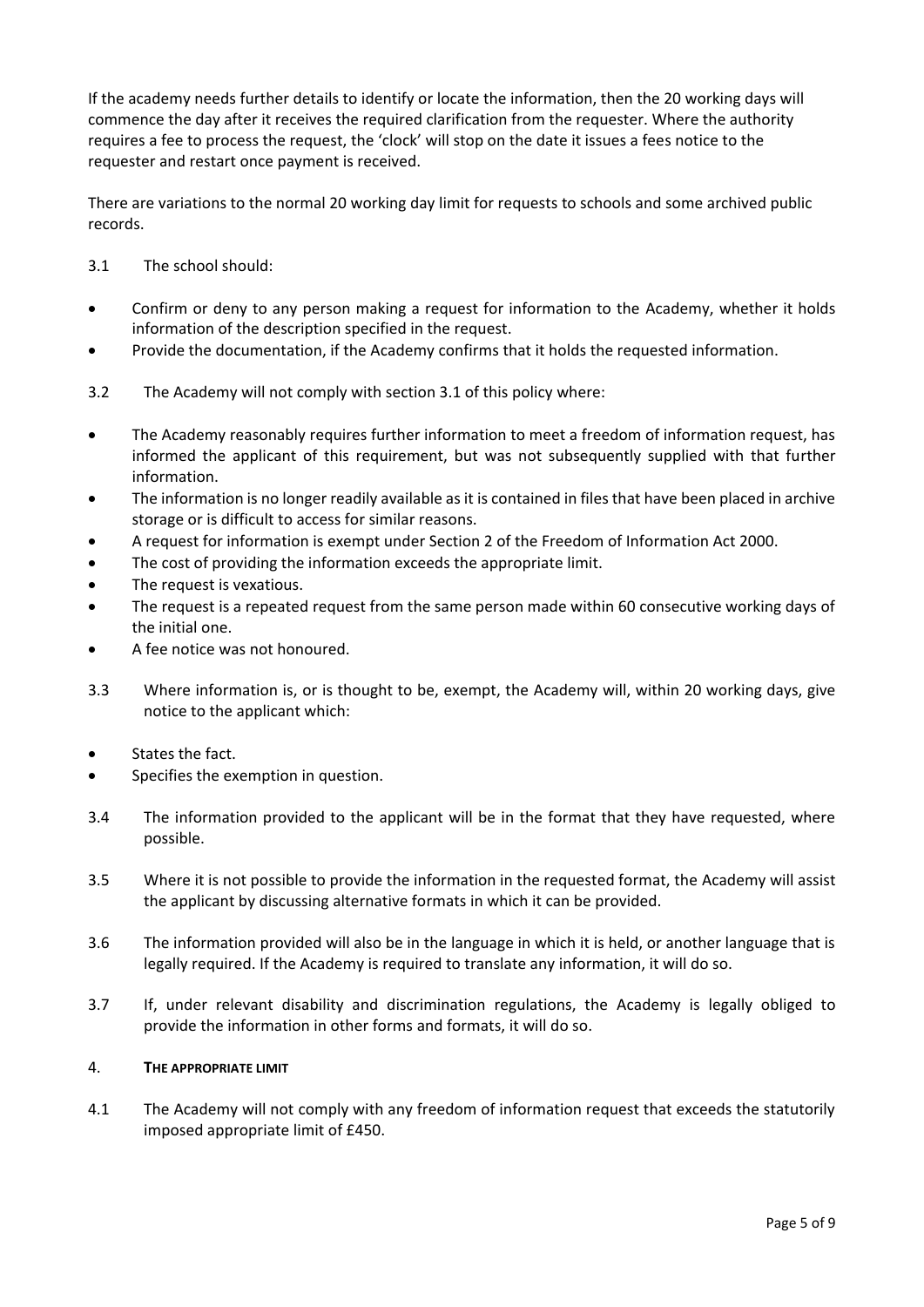- 4.2 When determining whether the cost of complying with a freedom of information request is within the appropriate limit, the Academy will take account only of the costs we reasonably expect to incur in relation to:
- Determining whether it holds the information.
- Locating the information, or a document which may contain the information.
- Retrieving the information, or a document which may contain the information.
- Extracting the information from a document containing it.
- Costs related to the time spent by any person undertaking any of the activities outlined in section 4.2 of this policy on behalf of the Academy, are to be estimated at a rate of £25 per person per hour.
- 4.4 Where multiple requests for information are made to the Academy within 60 consecutive working days of each other, either by a single person or by different persons who appear to be acting in concert, the estimated cost of complying with any of the requests is to be taken to be the total costs to the Academy of complying with all of them.

# <span id="page-5-0"></span>**5. CHARGING FEES**

- 5.1 The Academy may, within 20 working days, give an applicant who has requested information from the Academy, a written notice stating that a fee is to be charged for the Academy's compliance.
- 5.2 Charges may be made for disbursements, such as the following:

#### **Photocopying**

- Postage and packaging
- Costs directly incurred as a result of viewing information
- 5.3 Fees charged will not exceed the total cost to the Academy of:
- Informing the person making the request whether we hold the information.
- Communicating the information to the person making the request.
- 5.4 Where a fee is to be charged, the Academy will not comply with section 3 of this policy unless the requested fee is paid within a period of three months, beginning with the day on which the fees notice is given to the applicant.
- 5.5 The Academy will not take into account any costs which are attributable to the time spent by persons undertaking any of the activities mentioned in section 5.3 above.
- 5.6 When calculating the  $20^{th}$  working day in which to respond to a freedom of information request, the period beginning the day on which the fee notice is given to the applicant and ending with the day on which the fee is received, will be disregarded.

#### **6. MEANS BY WHICH COMMUNICATION IS TO BE MADE**

- 6.1 Where, on making a request for information, the applicant expresses a preference for communication by any one of the following means, the Academy will, as far as is practicable, give effect to that preference:
- The provision to the applicant of a copy of the information in permanent form or in another form acceptable to the applicant.
- The provision to the applicant of a reasonable opportunity to inspect a record containing the information.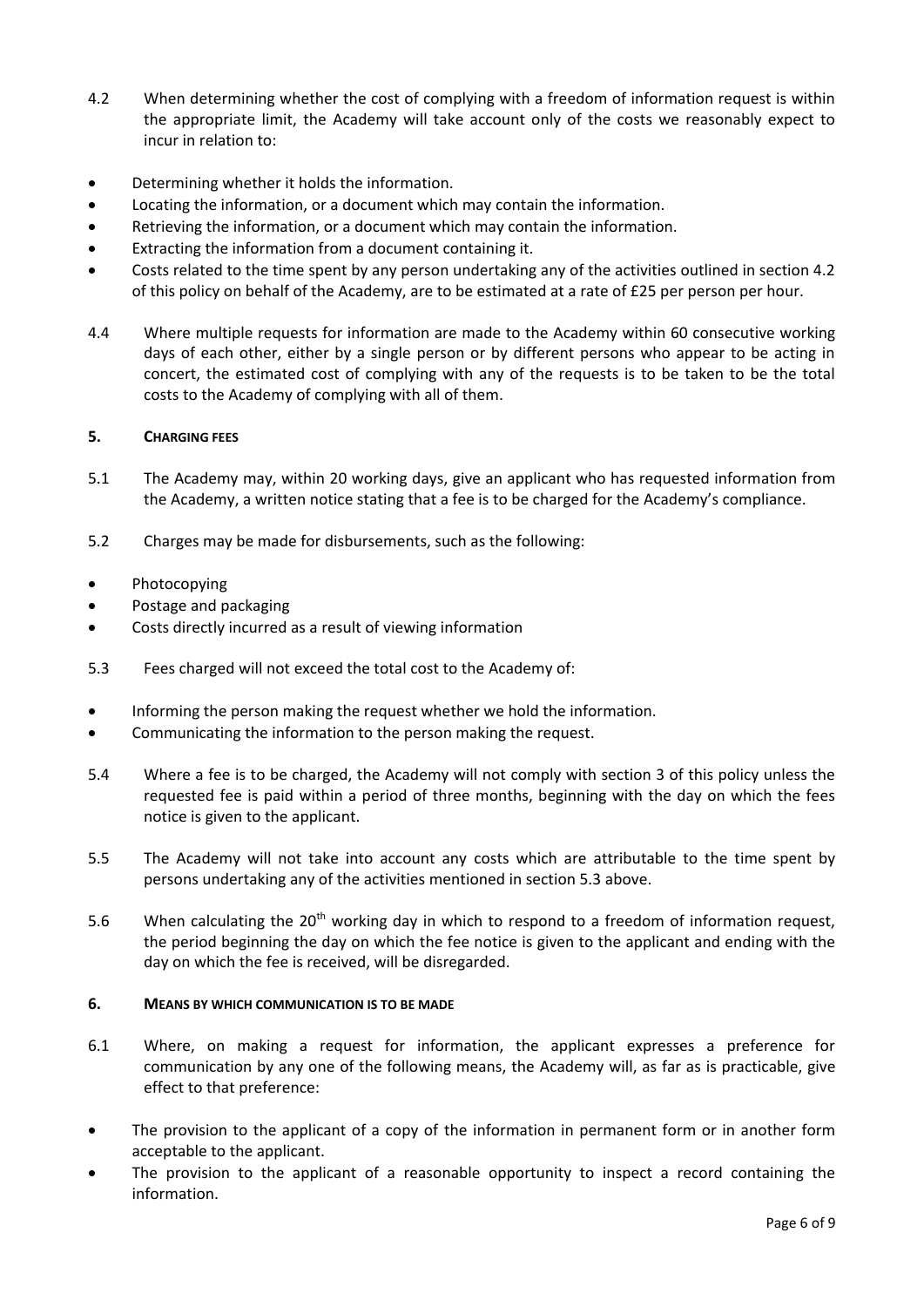The provision to the applicant of a digest, or summary of the information, in permanent form or in another form acceptable to the applicant.

## <span id="page-6-0"></span>**7. PROVIDING ADVICE AND ASSISTANCE**

- 7.1 The Academy will meet its duty to provide advice and assistance, as far as is reasonable, to any person who proposes to make, or has made, requests for information to the Academy.
- 7.2 The Academy may offer advice and assistance in the following circumstances:
- If an individual requests to know what types of information the Academy holds and the format in which it is available, as well as information on the fees regulations and charging procedures.
- If a request has been made, but the Academy is unable to regard it as a valid request due to insufficient information, leading to an inability to identify and locate the information.
- If a request has been refused, e.g. due to an excessive cost, and it is necessary for the Academy to assist the individual who has submitted the request.
- 7.3 The Academy will provide assistance for each individual on a case-by-case basis; examples of how the Academy will provide assistance include the following:
- Informing an applicant of their rights under the Freedom of Information Act 2000
- Assisting an individual in the focus of their request, e.g. by advising of the types of information available within the requested category
- Advising an applicant if information is available elsewhere and how to access this information
- Keeping an applicant informed on the progress of their request
- 7.4 In order to provide assistance as outlined above, the Academy will engage in the following good practice procedures:
- Make early contact with an individual and keep them informed of the process of their request.
- Accurately record and document all correspondence concerning the clarification and handling of any request.
- Give consideration to the most appropriate means of contacting the applicant, taking into account their individual circumstances.
- Discuss with the applicant whether they would prefer to receive the information in an alternative format, in cases where it is not possible to provide the information requested in the manner originally specified.
- Remain prepared to assist an applicant who has had their request denied due to an exemption.
- 7.5 The Academy will give particular consideration to what level of assistance is required for an applicant who has difficulty submitting a written request.
- 7.6 In circumstances where an applicant has difficulty submitting a written request, the Academy will:
- Make a note of the application over the telephone and then send the note to the applicant to confirm and return – the statutory time limit for a reply would begin here.
- Direct the individual to a different agency that may be able to assist with framing their request.

**NB.** This list is not exhaustive and the Academy may decide to take additional assistance measures that are appropriate to the case.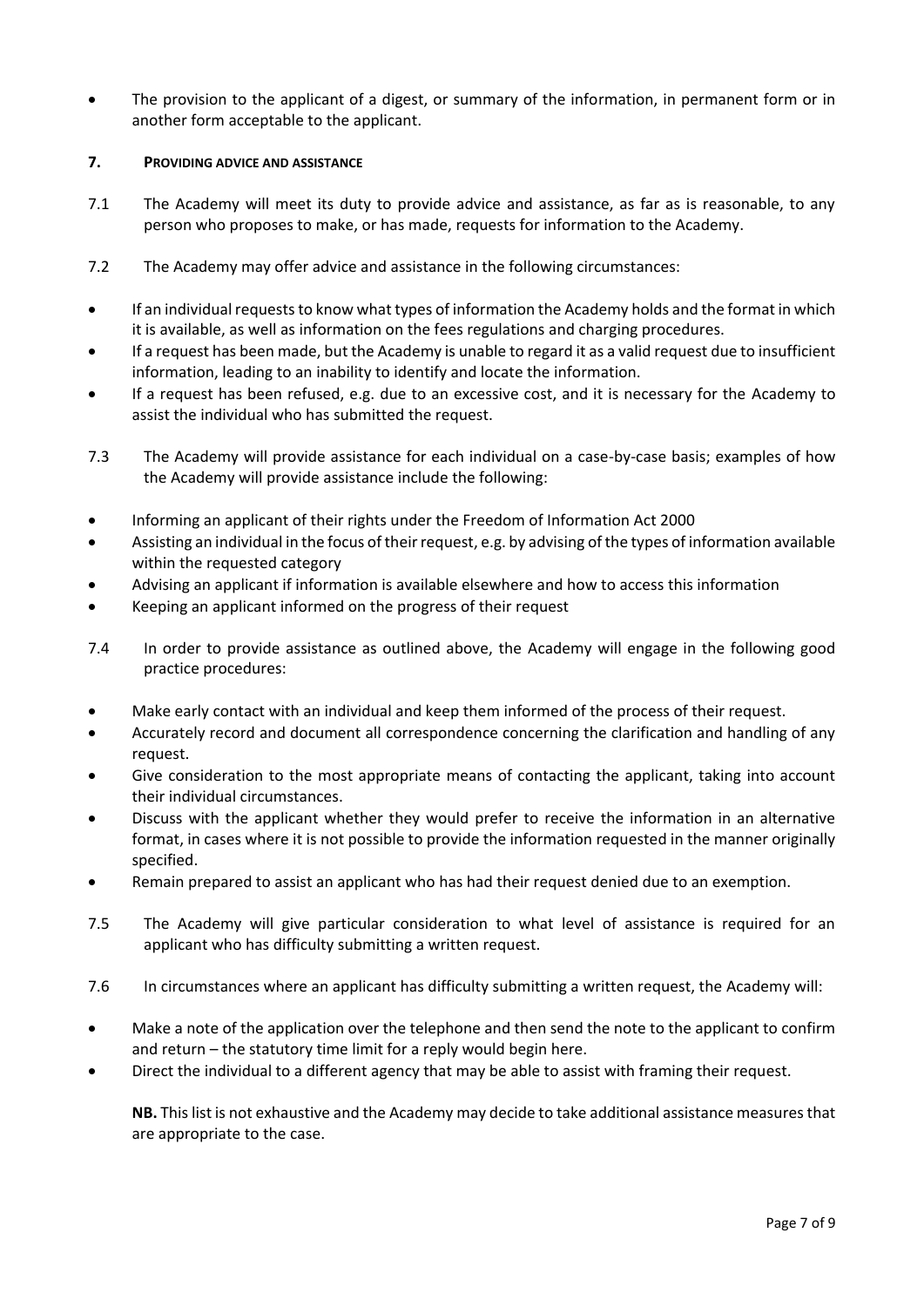- 7.7 Where an applicant's request has been refused either because the information is accessible by other means, or the information is intended for future publication or research, the Academy, as a matter of good practice, will provide advice and assistance.
- 7.8 The Academy will advise the applicant how and where information can be obtained, if it is accessible by other means.
- 7.9 Where there is an intention to publish the information in the future, the Academy will advise the applicant of when this publication is expected.
- 7.10 If the request is not clear, the Academy will ask for more detail from the applicant in order to identify and locate the relevant information, before providing further advice and assistance.
- 7.11 If the Academy is able to clearly identify the elements of a request, it will respond following usual procedures and will provide advice and assistance for the remainder of the request.
- 7.12 If any additional clarification is needed for the remainder of a request, the Academy will ensure there is no delay in asking for further information.
- 7.13 If an applicant decides not to follow the Academy's advice and assistance and fails to provide clarification, the Academy is under no obligation to contact the applicant again.
- 7.14 If the Academy is under any doubt that the applicant did not receive the advice and assistance, the Academy will re-issue it.
- 7.15 The Academy is not required to provide assistance where an applicant's request is vexatious or repeated, as defined under Section 14 of the Freedom of Information Act 2000.
- 7.16 The Academy is also not required to provide information where the cost of complying with a request exceeds the limit outlined in the Freedom of Information Act 2000. In such cases, the Academy will consider whether any information can be provided free of charge if the applicant refuses to pay the fee.
- 7.17 A record will be kept by the He**adteacher** in the **Headteacher's office** of all the advice and assistance provided.

# <span id="page-7-0"></span>**8. PUBLICATION SCHEME**

- 8.1 The Academy will meet its duty to adopt and maintain a publication scheme which specifies the information which it will publish on the Academy website, and whether the information will be available free of charge or on payment.
- 8.2 The publication scheme will be reviewed and, where necessary, updated on an **annual** basis.

#### <span id="page-7-1"></span>**9. MONITORING AND REVIEW**

<span id="page-7-2"></span>9.1 This policy will be received on an **annual** basis, or in light of any changes to relevant legislation, by the H**eadteacher and Board of Directors**.